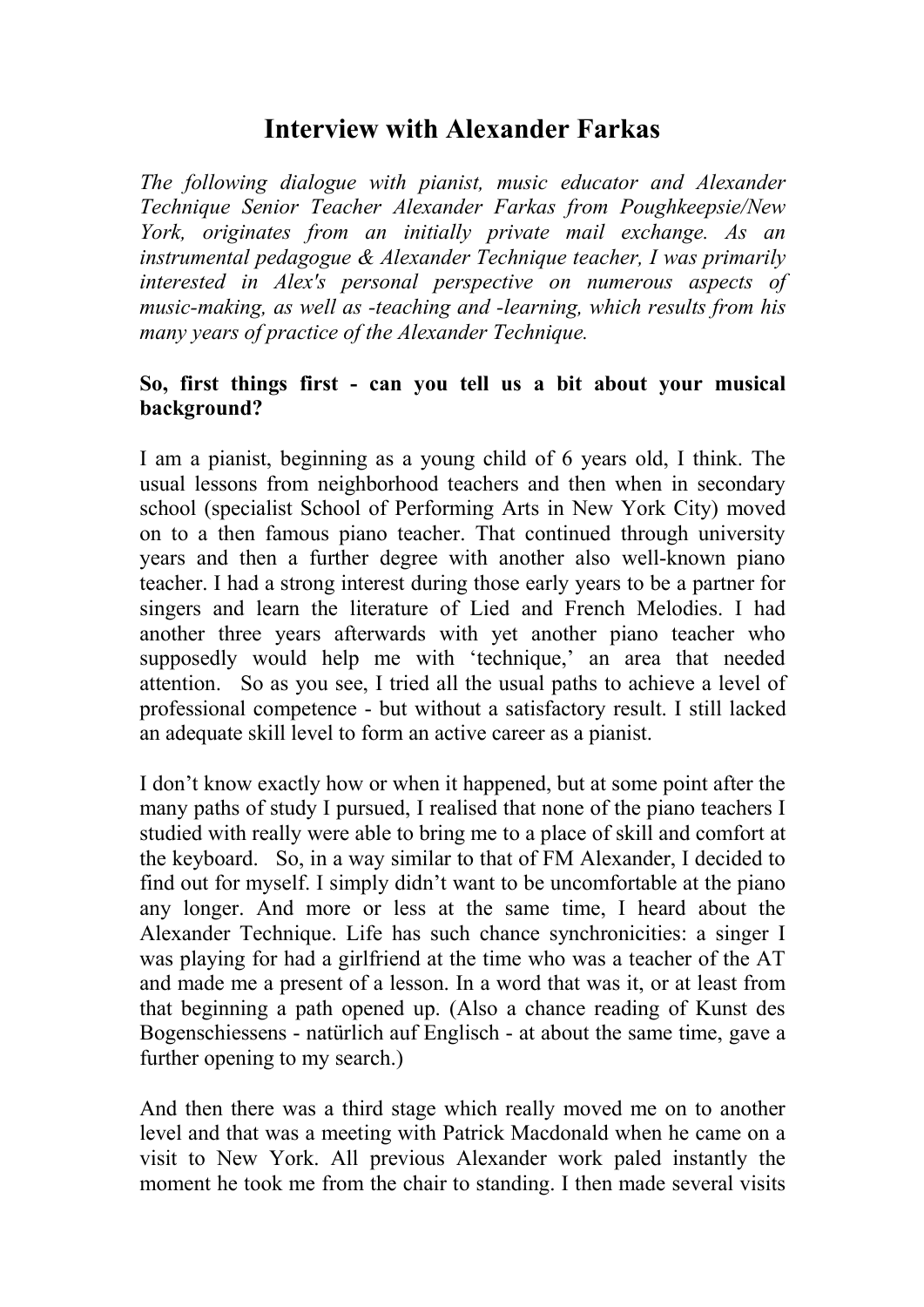to London to have further work from him and to observe his teaching and his training class. It took me a few years further until I was able to do the training course myself - by then Macdonald no longer taught in London with his former assistant, Shoshana Kaminitz.

I'm not sure I can say what it has been like since then, only to assure you that I am still making discoveries at the piano, always relating to what is happening in any and all parts of the body, and how any change influences the quality of sound and the ease of movement. There is no separation of playing piano and experience of the Technique. It is merely an application of the AT to the act of playing the piano, and the recognition that sound quality and gracious movement of the music become so obvious in the process. There is a complete unity of the two studies, no question about that. This line of discovery - self-teaching in a way - continues today anytime I am able to be at the piano. At the moment I am drawn to the idea and search for absolute equality of all voices in the fugues of the WTC. It is such satisfying work.

# **Now, before we get into further detail, can you give us a short summary of your teaching-background and tell us a bit about your changes in approaching music teaching after starting to apply Alexander's principles:**

Did you know that I taught for some years as a teacher of solfege/ear-training using the Kodaly materials which I studied for two years in Hungary? The curriculum is a very good one, the music Kodaly wrote for classroom study leading to choral participation is both beautiful and well sequenced, a model of pedagogy. However, I began to notice after some while that the students had difficulty focusing on the task at hand, were restless and unable to apply the necessary decoding steps in order to sing a written line of music. I knew that they needed something that I could not provide in the context of what I was meant to teach in that class.

In the meanwhile I had been taking time to pursue my AT studies in London leading to the teaching certificate. My principle teacher was Shoshana Kaminitz who had been Patrick Macdonald's assistant. My lineage as a teacher was formed in that school to which I originally connected when Mr. Macdonald came to offer lessons in New York some years earlier. You can find more detail in the bio at the end of my book.

I don't know that there was ever a clear dividing line in my music teaching marking a border between how I taught before and then after my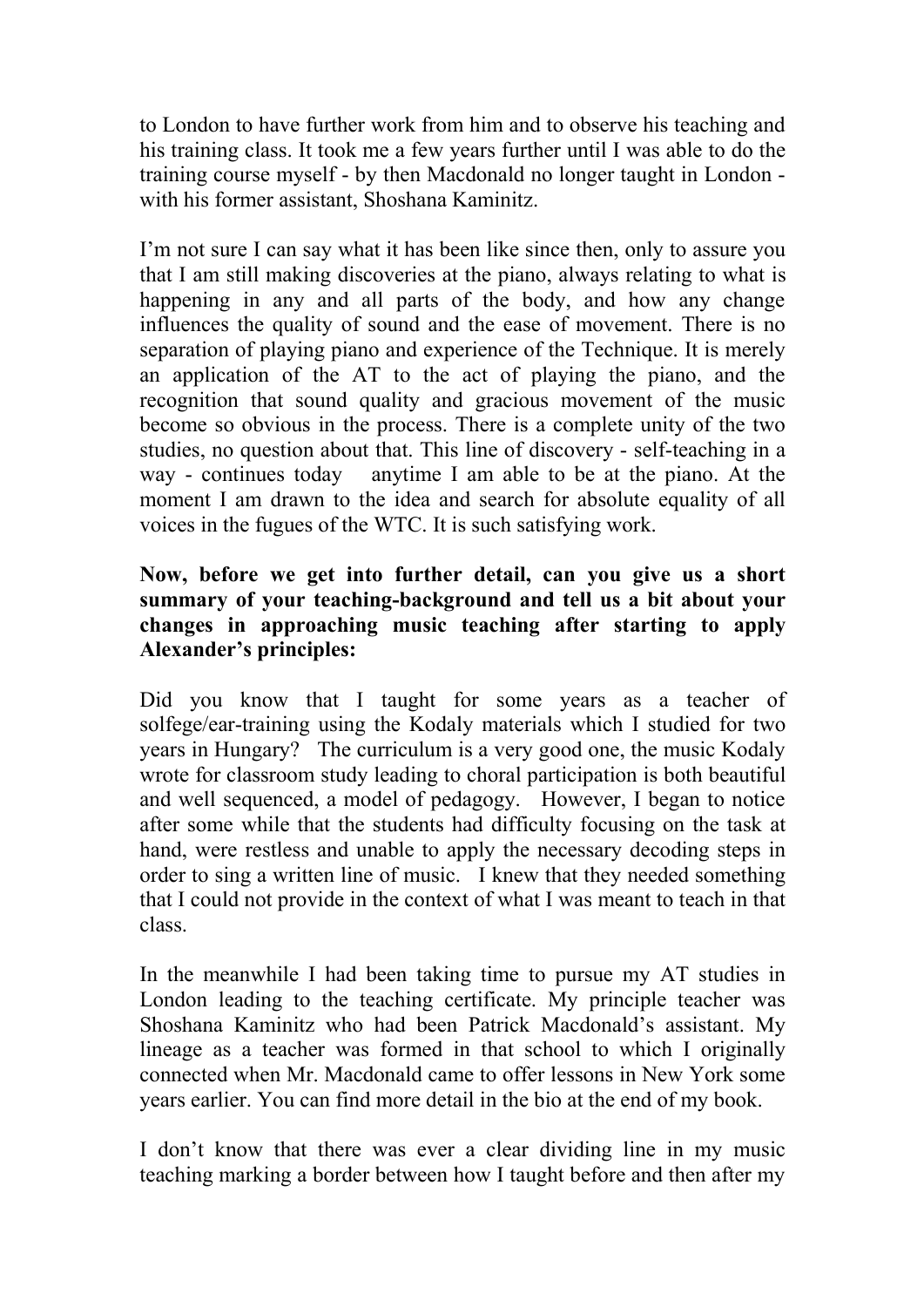Alexander teacher training. I think I was fortunate in that I had a critical sense of what was good and what was not whether in music teaching or Alexander Technique and I can't say that applying FM's principles directly to either teaching began precisely as a conscious decision. It was more a question of recognising a certain quality that formed a common core of experience. It is probably more accurate to say that the Technique gave me a way of accessing an experience which seemed to resonate at a visceral level. In fact, I am very suspicious of the kind of testimonial for the Technique which implies that by 'adding' the AT any serious problem will disappear. The process is more individual, longer and more organic calling for a deepening sensitivity on the part of both student and teacher. (The AT in my opinion does not work for every students in every situation.)

I also think that FM's work was a continuous process and search approaching an essence and to which there is no point of absolute arrival. We are all learning, teaching ourselves and learning from our experiences, i.e. from our students.

# **So, how exactly did your Alexander studies influence your approach on teaching music? What kind of needs did you sense in those students and (how) did you manage to give them something different than before?**

The students I worked with were at a music conservatory level, a college as we call it here in the States. They were in the 18 to 22 year age bracket, so not very young children. I don't know that I managed to give them something different as I was obliged to teach a specific skill - music literacy and oral skills - and was not able to present ideas along AT lines. They showed symptoms: nervous tapping of feet and knees, arms tightly held, needing to leave the room and return from lavatory. The other area: inability to visualize a structure (do, re, mi upwards is mi, re, do downwards), resistance to decoding symbols, impatience with repetition. One student even said: I just want to know it already; I don't want to have to take the time to learn it. I must say she was very honest. In my present (subsequent) position, I am able to give AT lessons to instrumental students and that is a much better situation as the students discover that playing can be done with much greater ease and lesson stress.

**I find this very interesting. Do you still think that it wasn't possible to present ideas along AT lines in such a setting or was that your perspective back in the days? From my teaching experience it's**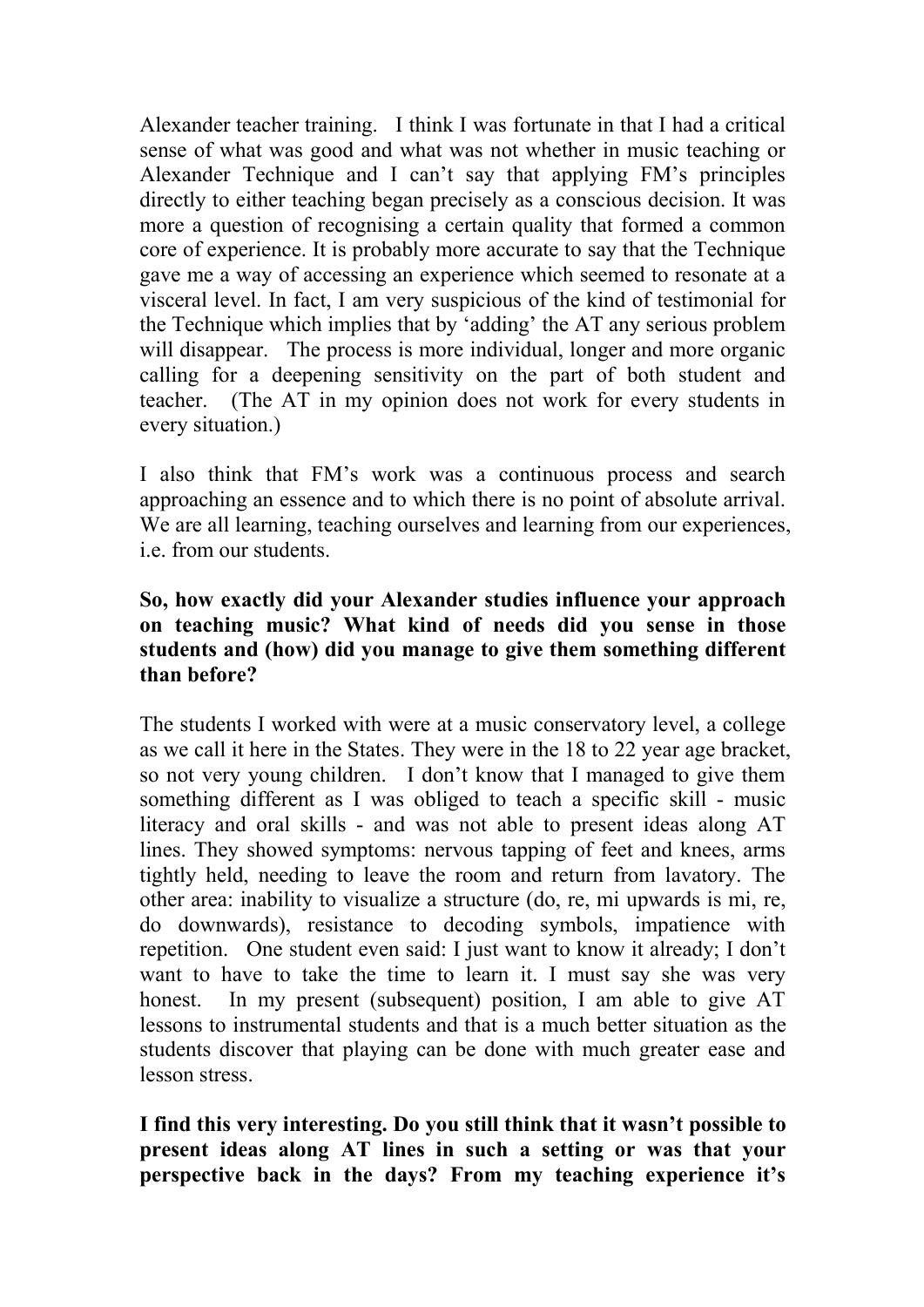**possible in most situations, both teaching and everyday life, to interlace aspects of AT thinking and achieve surprising results. I'm not talking about naming inhibition,direction and getting people in and out of chairs, but all the indirect qualities like not jumping to solutions too quickly, staying present, open and leaving room for choice. Sometimes I feel like I'm almost always teaching AT, no matter what's the subject on the surface.Do you have any thoughts on this?**

That's hard to say now, perhaps had I been more experienced as an AT teacher at the time I might have been able to have a wider vision and incorporate more of the ideas. But then not all students respond equally well to the Technique and some are so thoroughly end-gaining because of their education that they are not willing to allow a change in how they are thinking. Last week I presented an introductory session to a group of first year conservatory students; about four responded with active interest, the other ten were bored and impatient. I think we need to be honest and, as much as we see the deep value in the AT, not everyone will respond to our enthusiasm. It also comes back to me that one of my goals in the solfege class was to bring the students to appreciate a very simple line of music, to find beauty in the sound and shape of it - and isn't this what we are about with the Technique as well?

#### **Absolutely. So this is what you think it boils down to? Being able to (use ourselves well in order to) support & inspire others in finding beauty, ease and lightness in approaching and executing something no matter if it's learning a musical piece or getting in and out of a chair?**

Yes, the Alexander Technique, in its concept and application, forms an underlying basis for anything we wish to do. It can be applied to how we sing or play any instrument, to how an artist uses himself when holding a brush or pencil, or any movement artist of ballet or contemporary dance, etc. And I would like to make clear that the advantages of employing the Technique extend far beyond simply easing and eliminating pain or being able to improve technique. It is difficult to describe the change that follows on once we think in terms of the AT principles when we play. Nothing short of a transformation takes place: it is apparent in the quality of sound – more present, richer – and in the more continuous, more perceptible melodic line. Such changes are the result of an energy that resonates in the music, an energy that originates in the player and to which he has given free rein to from his own body. Music that has this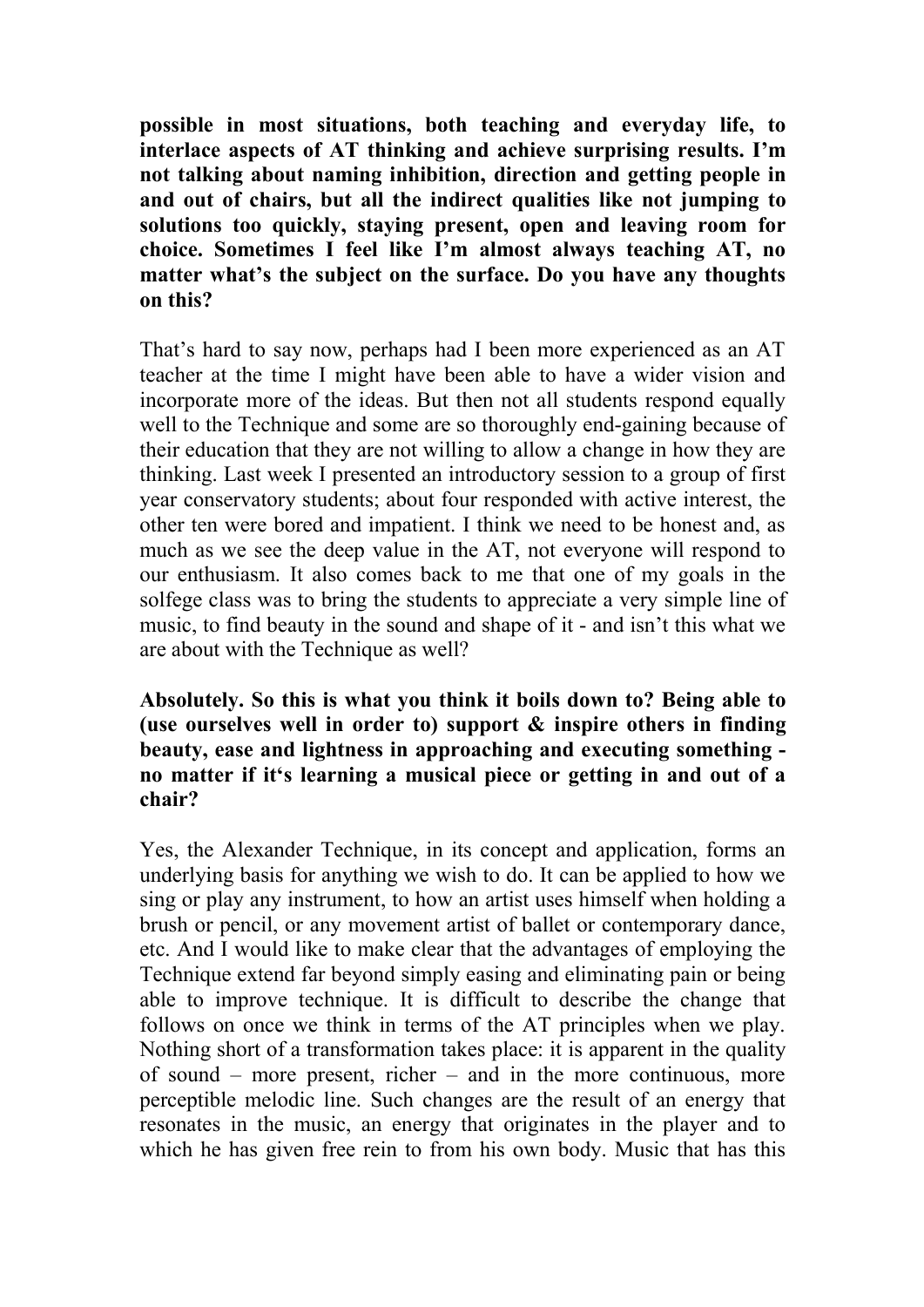quality, when he hear it, makes us feel that we are breathing for the first time ever.

#### **Sounds a lot like Dewey to me: "It (the technique of Mr. Alexander) bears the same relation to education that education itself bears to all other human activities. [...] Without the control of our use of ourselves, our use of other things is blind; it may lead to anything."**

Dewey helped us to better understand what Alexander was all about; he saw how a change in our fundamental use allowed us to change how we go about any task at hand. His use of the phrase 'thinking in activity' enables us to change priority, from exerting the effort we think we need to apply to get a 'perfect' result, to returning and remaining with the principle of 'non-doing.' I cannot emphasize enough how important the very basic idea of change of priority is. It enables us to set aside the effort to 'end-gain.'

## **If I asked you to pick one aspect of contemporary music education to be observed critically, what might that be?**

Something I've been thinking about recently might serve as a general area to explore and that is the heightened anxiety that attaches to studio lessons - of all kinds, even AT lessons. The one-to-one structure in itself coupled with the anxiety of never having practiced enough and the fear of not doing well, all contribute to a very stressful environment. At the conservatory where I give AT lessons, I think a similar level of anxiety accompanies the student into the Alexander lesson as well. It is after all also a lesson.

I think we have to recognize that hardly any music education occurs without a considerable level of stress, beginning the moment that the student opens the case and simply looks at the instrument. The fear of error, of the next note being out of tune, or the bow not in the right alignment, or the elbow not at the right height - all of these and more take over the student's focus and he/she is unable to have an internal contact awareness with any and all other areas of the body. Put simply, there is precious little music instruction that isn't end-gaining.

As an encouraging story, a friend who had lessons with James Galway told me that at her first lesson with him he said that she was not to worry about intonation yet! I like that, very much, but it is not often the case.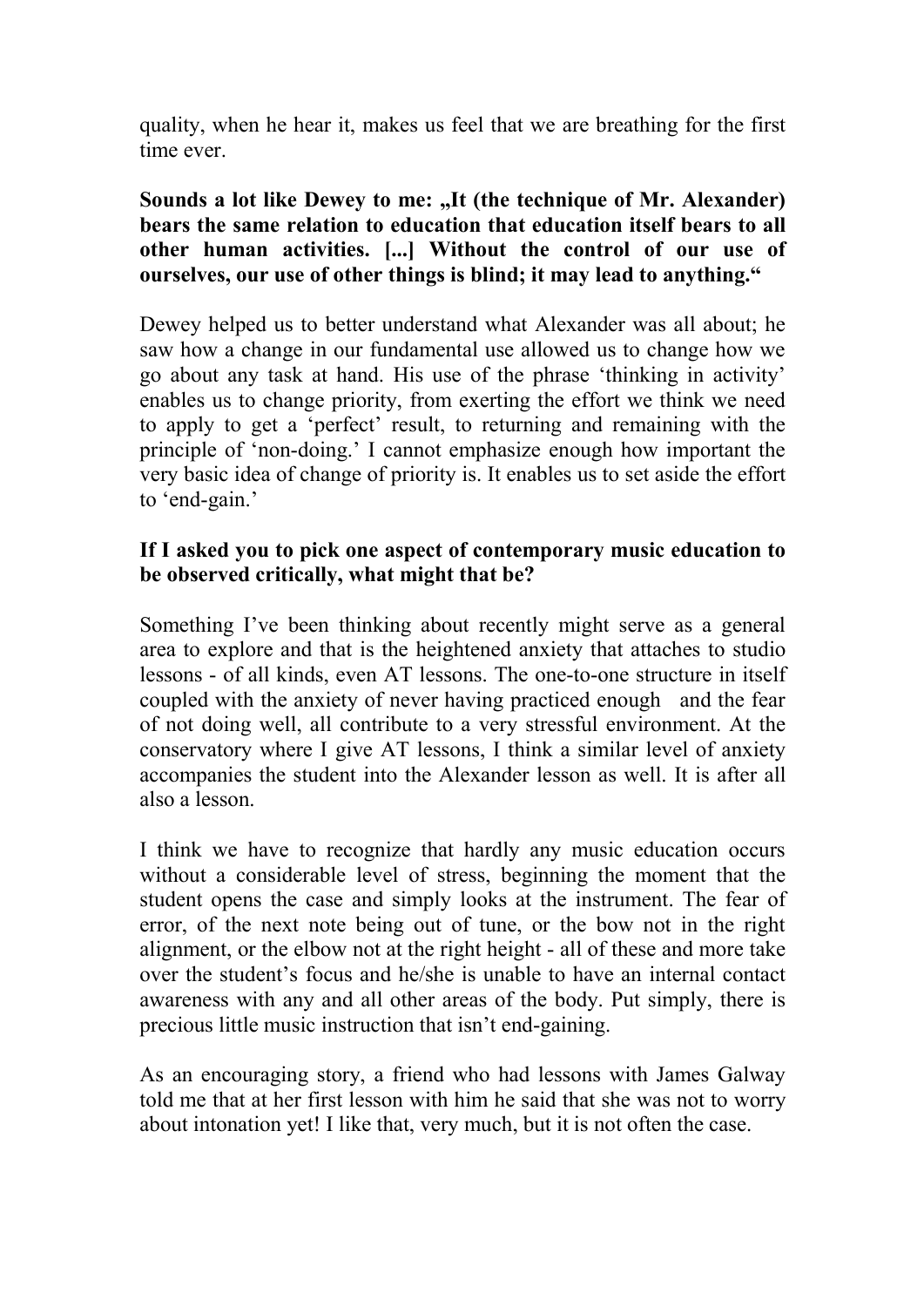**From my experience I guess it's both a cultural habit as wellas a thing we learn in school: to fear the error, to rely on an errant concept of concentration and to mainly focus on the outcome rather than the way we acquire new information in a constructive, open and rewarding way. When thinking about my own students the wide majority of them brings this habit to a certain extent to their lessons and I spend lots of time to work on alleviating it's impact on the learning environment and process. It's really tough and even young children of 6-7 years, who know nothing about the widely-used teaching methods at music conservatories, bring this fear of judgement & failure to the lessons and try to overcome it by all sorts of end-gaining.**

**Thinking back about my music teachers I was very lucky to have been taught mostly in encouraging ways. Even one of them, who still used tobeat children back in the 70s and early 80s for playing wrong notes, had matured into a fine old gentleman, when I studied with him. Nonetheless there always was some aura of fear in his teaching room and I guess I was lucky enough to have been extremely motivated and working diligently on my musicalskills at that time, which seemed toplease him.**

**When I started to teach my own students it was a strong focus of mine** to explore encouraging ways of learning and I guess I was lucky **again: Berkelee instructor Jon Finn was the firstto point me - about 10 years before my first encounter with F.M. Alexander's work - to Barry Green's "The inner game of music". Green, an American orchestral and solo double bass player and teacher, strongly influenced my musical approach in learning and teaching, as he was the first one to point me to the formula "performance is potential minus interference".**

**He wrote a lot about the psychology of making music and encouraged experiments with accepting the possibility to fail in performing a passage. He also was the first to make me think about the means-whereby and to rely on making musical choices instead of gaining ends. Much later Ifound out that Green himself had been taking Alexander lessons for many years, which clarified where his line of thinking was coming from.**

**Nowadays I often meet Guitar-/Piano students who "fled from" public music schools in search for a different environment. They often report about fear being abused actively as a "motivator" for**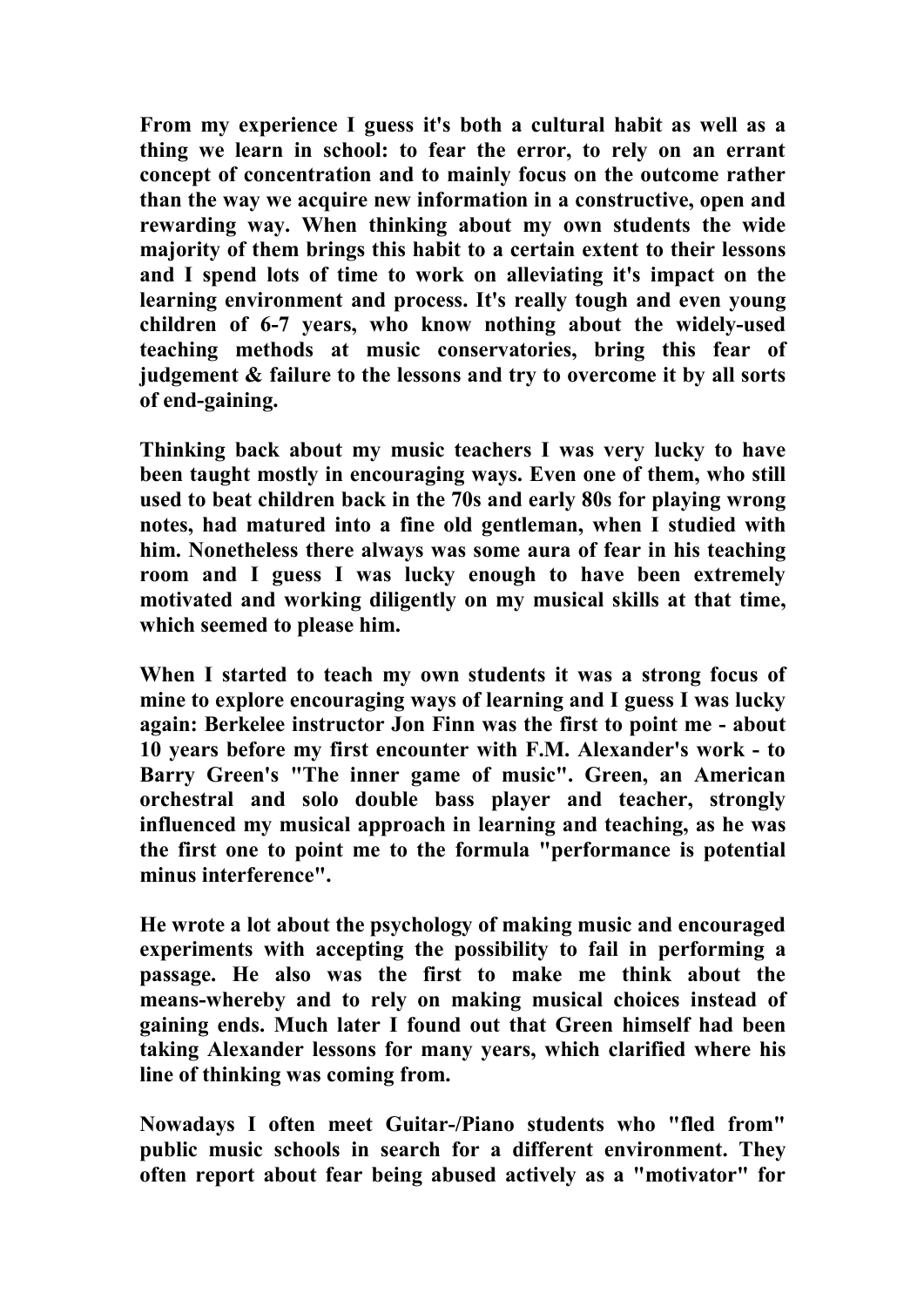**working harder, practicing more, learning faster, etc. I think this is a psychologically complex topic and goes far beyond reproducing the ways these teachers have been taught themselves.**

# **What is your experience in this field, as you can look to some more decades oflearning and teaching music?**

I'm beginning to question something very basic: the structure of a weekly lesson, not that I have a plan for something to replace it. Two objections: the student never feels he's practiced enough, and secondly, he sees the lesson as a test, hoping that the teacher will be pleased. What he see as a test brings anxiety and the fear that he will fail. Most instrumental tuition is exterior, keep this elbow at this level, shape your finger and put it in that place. It essentially stops the breath. In woodwinds and brass, the student is told to swallow as much air as possible and hold it in, always with the fear of running out of air, and once the breath is held it is very difficult to release it back to movement. Essentially, most music education is end-gaining. And the anxiety is built in so that any lesson, even an AT lesson, begins in a state of apprehension. I don't have an alternative structure in mind yet, but I think we must begin to think differently and examine the many assumptions we have accepted for a very long time. Contrast that with how the gypsy violinist learned to play for example. Voice teaching has perhaps the most problematic system of all and for that I do have some ideas. (Irving Berlin made Ethel Merman promise never to go to a voice teacher!) Some of Suzuki's ideas are admirable, but that also depends on how the teacher applies them. Kodaly's teaching materials for beginning music education are beautiful but they approach it from choral singing and the transfer to instrumental is not always done well.

**I totally agree on that. For 10 years now I'm teaching with less and less expectations towards the musical outcome of my students on a "test and fail"-level. I always work with what they bring to the lesson and never push them to practice more or improve faster. Of course I give them advice in how I would approach a certain obstacle or support them in finding suitable means to reach their desired ends. But I'm very cautious of not projecting personal expectations onto them like many teachers do ("You see what a good student he/she is? That's because I'm such a good teacher/musician."). It's not about my ego, it's about them feeling supported and working towards musical and personal liberation. Do you know what I mean?**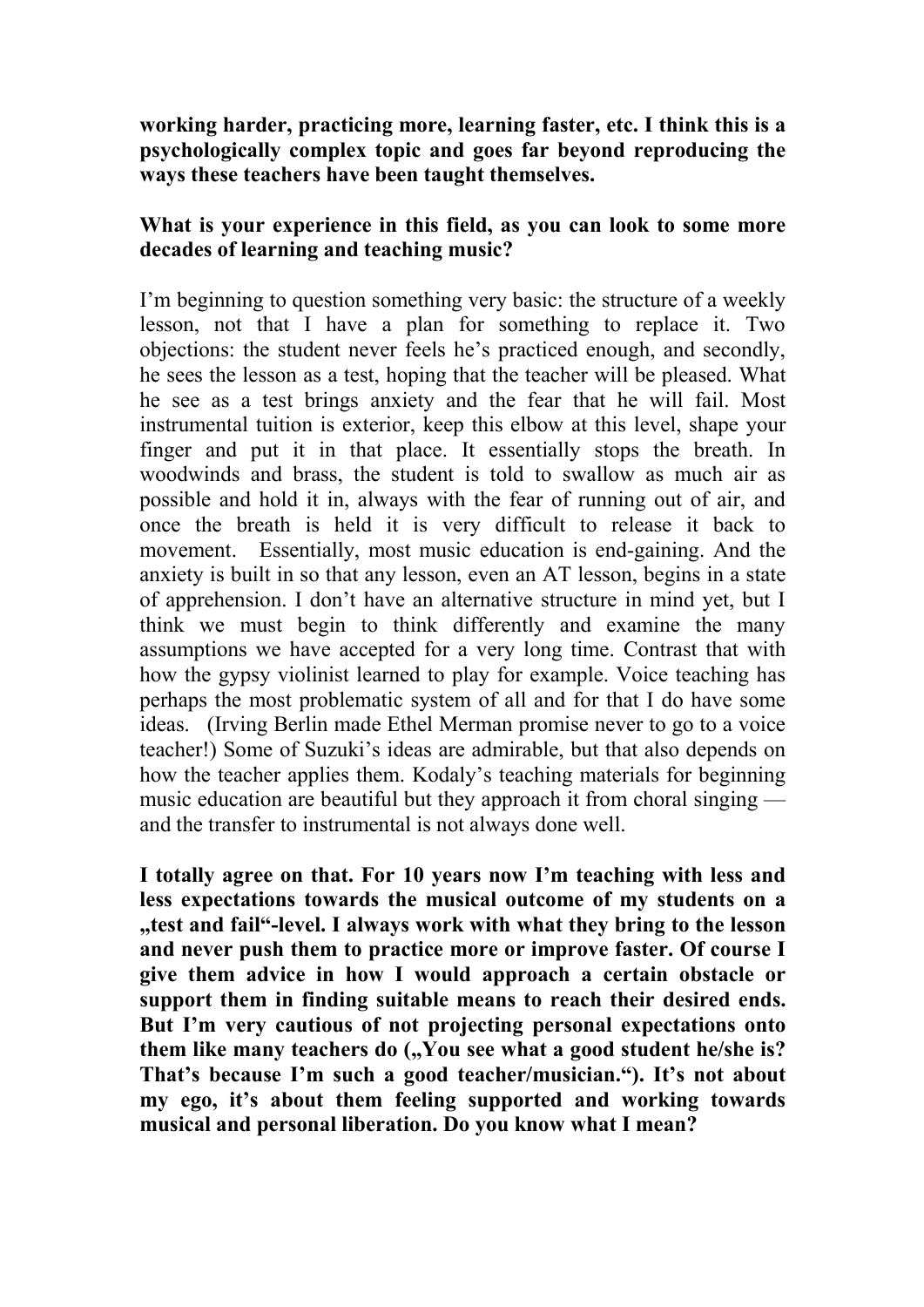Competition exists in all fields and very often a teacher's prestige acts as a factor in demanding more from the student. Teaching is an art; it requires balance. No two lessons are ever the same, no relation of teacher and student is ever the same. Of course we are happy when our work is appreciated, recognized as having been helpful to the student. But when not properly recognized we must acknowledge our disappointment and move on. I think it is important in teaching to always aim for our student to not be dependent on us, that we encourage every student to become independent and find his own way. (This is especially true in training future teachers - and more especially in training future teachers of the AT!) Are we presenting a set of rules to our student which must be followed, or are we passing along a quality of working, of movement, of a way of being and thinking? Are we teaching confinement or encouraging a freedom of movement and a gradual refinement of coordinative ability? At a deeper, more subtle level, are we presenting our student with the idea and possibility of non-doing?

#### **One misleading concept that arises in my teaching from time to time is the one of "muscle memory" - the ability to "program" your fingers and bodies in a way that can be recalled like computer data when performing. What do you think about the whole underlying idea:**

I'm trying to give this question some thought. What do we understand as muscle memory? For a professional musician who has to perform under stress, I can see that there is a need for reliability which can be fixed so that there is no chance of an error. But in fact, my experience has been that the professional musician/singer cannot disturb what it is they are used to and cannot risk changing their way of working. There is security in the familiar and change means letting go of at least some of that security.

But from the Alexander perspective, recognizing the power of habit, in fact there is a muscle memory in every phrase we have ever played. If one simply takes the score away from the instrument and lets the eye move along the line of music, it becomes obvious where and how the muscle memory is reactivated. As AT teachers it is our task to teach the possibility of changing that muscle memory so that something different can occur. But the professional cannot afford to suspend the known and wait for something unknown to take its place. As students we are looking to unlock the habitual and wait for the arrival of that different something. So, yes, we are bringing about the possibility of change to something easier but in those first moments of suspending the habitual we are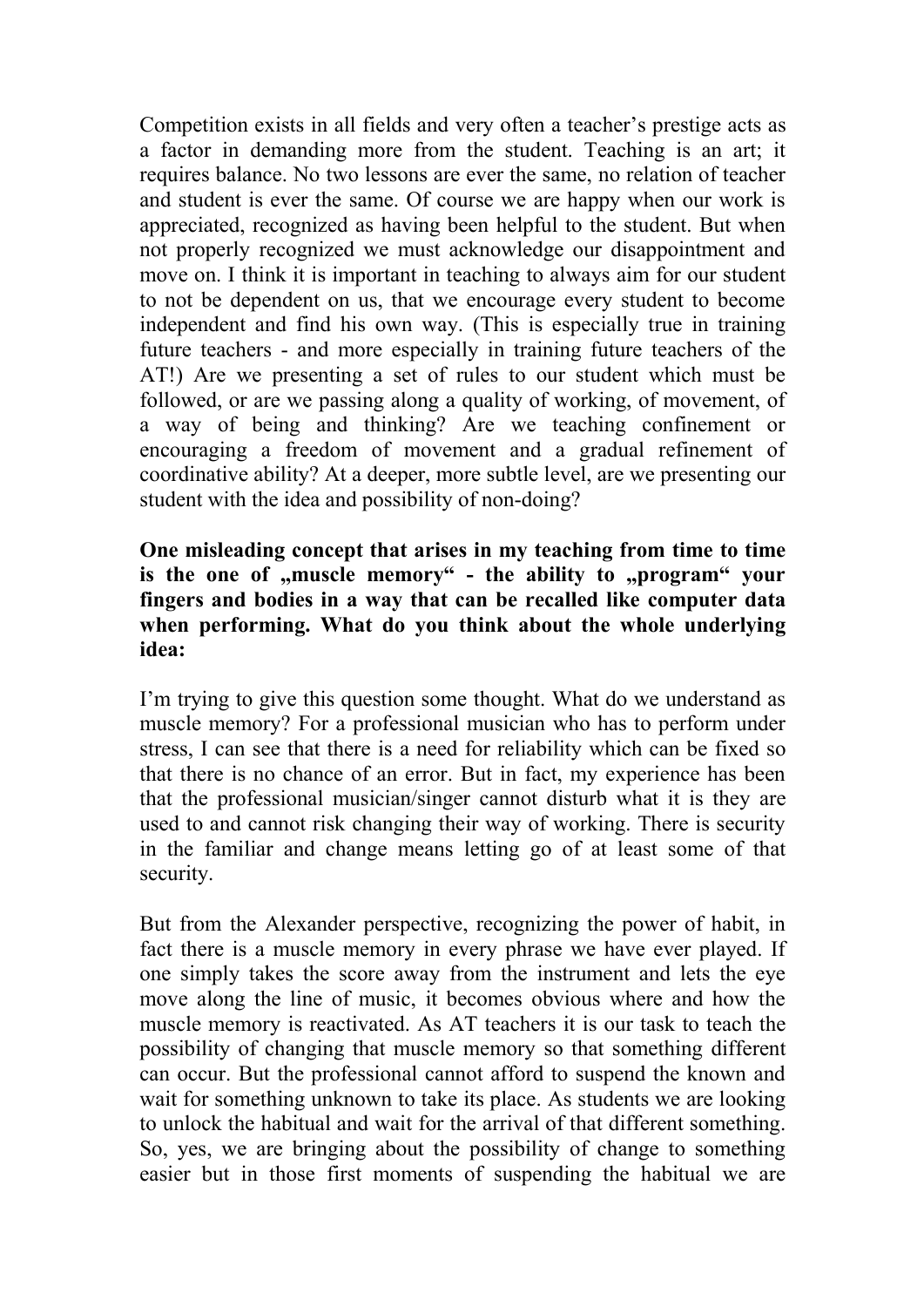moving into a void which can be disorientating. To become accepting of the present moment is not as easy as it may sound.

Does this make sense? It goes against traditional ways of teaching much of which assumes that playing music needs to be restrictive and confining. Education too often means only how not to make a mistake and there are so many opportunities to be wrong in music: intonation, bow movement/angle, rhythmic notation, etc. Muscle memory is an attempt to reduce risk - but it can also deaden the music and cut it off from our hearts.

**How would you approach a professional musician with, let's say, RSI? How would you make him question the whole concept of muscle memory and over-repetition as a tool to make his playing more reliable? And more important: how would you teach younger musicians** differently so that they don't fall into the whole vortex you **described above?**

The professional musician is very hard to teach. For him there is too much at stake. His livelihood and professional life depend on doing what he has been doing and not changing it. What he would need is to stop playing at all for a while and agree to change how he works, but that is a choice he may not have. Ironically it would be fortunate if some condition arises that prevents him from continuing, and then perhaps he might have the motivation to rethink the strain and effort he has always assumed was necessary. There is no reason for anyone to think that a familiar activity can be achieved at a lower level of effort. How to begin with young students now requires us to examine and think differently of the earliest lessons. Could the student simply play along with the teacher, a kind of apprentice learning, absorbing a quality of being and of movement, and not giving the student a list of rules to follow. I**'**m thinking more in that direction.

**I love that idea, teaching by example instead of trying to infuse knowledge with the "Nuremberg funnel" and force rules upon them.** I share your experience that sometimes it's very hard for students **at all ages and levels of proficiency - to overcome the hierarchic pressure they know from school, university or sports and take advantage of (and also responsibility for) the space we can create in a lesson.**

**Maybe a lot of what can be achieved in that area boils down to how Alexander described the work once: "I'm giving you an exercise to**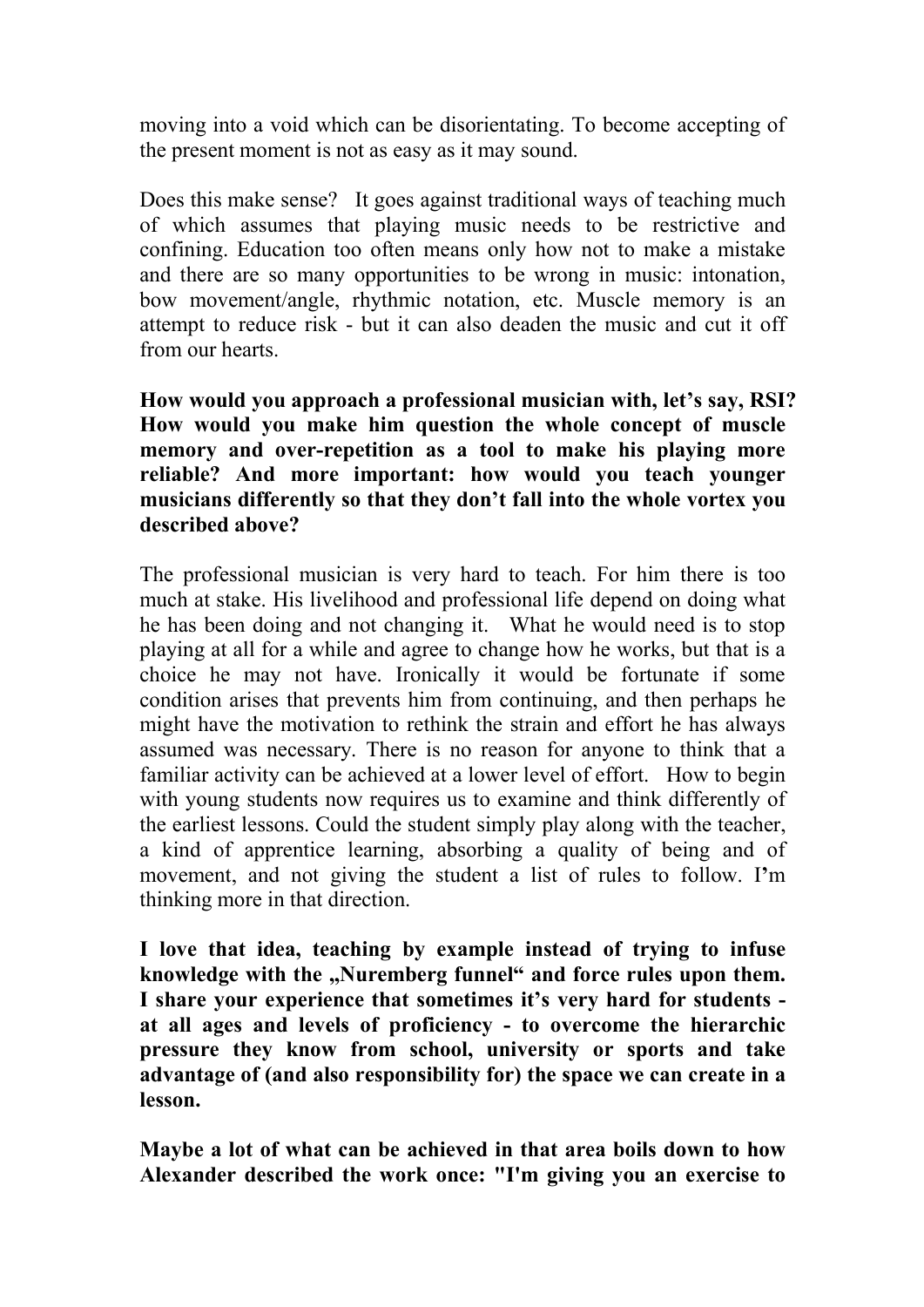**find out whatthinking is." If we can provide suitable exercises for our students/apprentices, they will find it out all by themselves, just like the gypsy musicians you mentioned above.**

**Sometimes it might take years for them to find their inner voice and real motivation - and some for sure will always drop out before reaching that stage - but when they do, the musical outcome is full of miracles.**

## **What do you think?**

In fact I had one very wise teacher who told me that I would find my niche and the longer it took the better. And a propos he was someone from whom I learned a great deal simply by watching his hands at the piano as he played; they were soft, pudgy, and had dimples where knuckles would have been. A remarkable musician who had been Lotte Lehmann's pianist, he had a repertoire of jokes which he loved to tell but only once he turned very serious when I was coaching with a singer and he suddenly turned to us and said: This song is a sacred trust. One moment in which one learns so much and never forgets - not many such are normally part of our formal education. So what does this tell us about learning? That what we learn is only that which we have decided to take into ourselves, in essence to teach ourselves. (We aren't like geese who were forcefully fed, nicht wahr?) But thinking back, there were not so many moments in my education that became so deeply stamped into my memory.) You have heard perhaps of Margaret Goldie, a long-time associate of Alexander's, who taught (and sometimes terrified many AT teachers in London for many years) who had a way of 'dropping words into your ear,' that actually remained (in the original key, so to speak) forever.

There is so much that we cannot explain. Some music students (a relatively small percent) just seem to have their own, innate, musical personality. For these students we should say as little as possible and never try to impose limitations and rules, only make small suggestions to help them along their own path. And yes, there will be many who will leave music behind as it is not what they are happiest doing. Some others will continue and enjoy amateur participation (they are sometimes more enthusiastic than professionals). Some players will not reveal their true musical passion until after some time, and then yes, there will be miraculous moments. Recently I had a chance to play Schubert's Arpeggione with a student violist who allowed the music to bring out an emotional reaction that surprised me very much - I would not have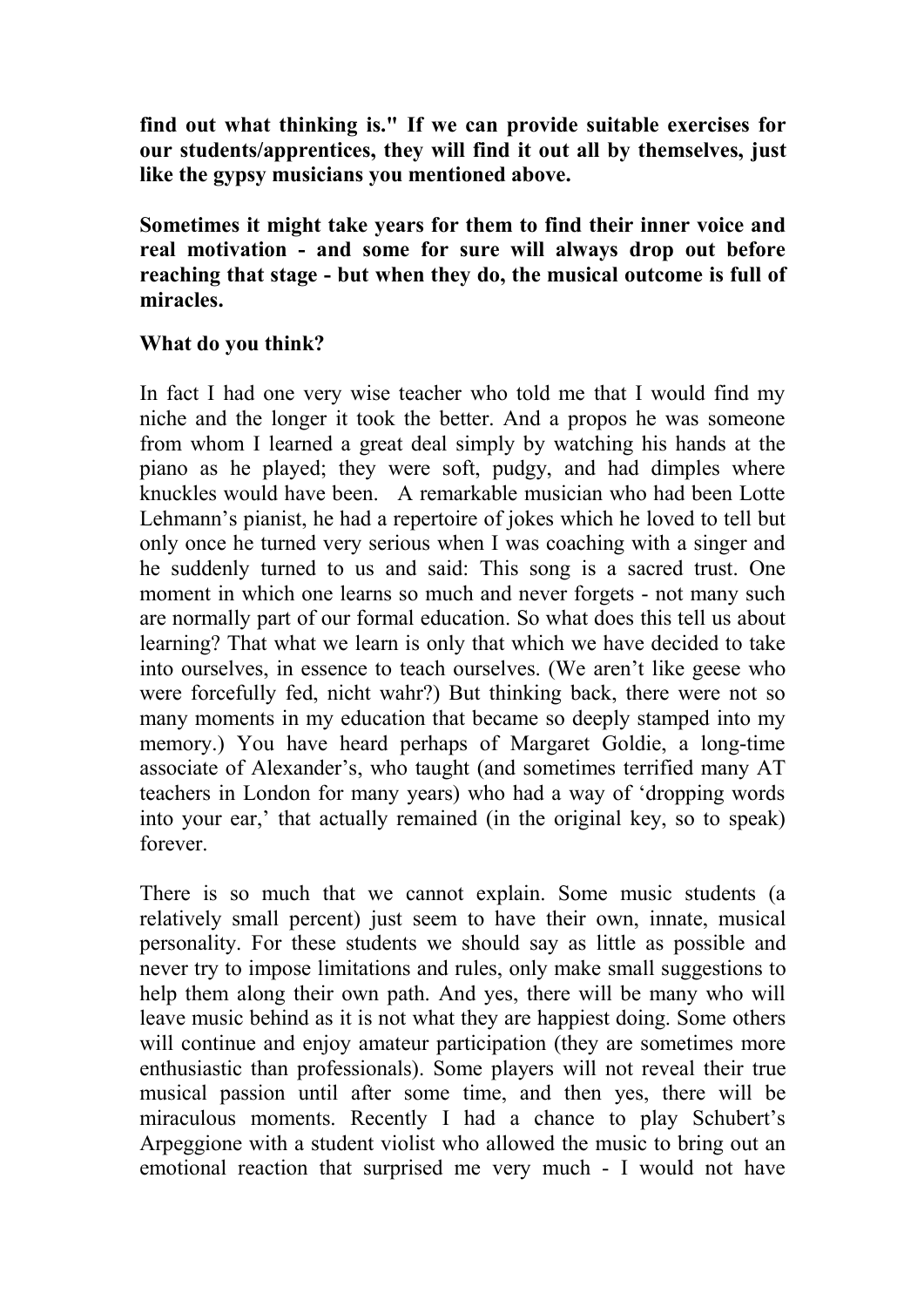expected it -- and the satisfaction was so lovely. There is a reason we have this amazing repertoire, literature: it helps us bring forth our best qualities.

### **Offerings and suggestions. That sounds a lot like Reformpädagogik and 21st century skills, so we're clearly heading somewhere. What do you think: does the AT add exclusively to these approaches (maybe even beyond what Dewey already brought in)?**

I'm not in a position to speak about what in the US is known as 'progressive' education, and remember that John Dewey was an American and it was in the US that progressive education became very popular. My ideas about education have been changing largely because of my continuing years as an Alexander teacher. Dewey did first use the term 'thinking in activity' which I've come to see as an essential element that lets us change our habitual responses. But the application of 'thinking in activity' is not so easy to engage. It asks us to develop an awareness of what is happening in all parts of our body while at the same time we are playing an instrument or singing or dancing, or while we are engaging in any activity. I like to use the term 'inner contact awareness' to describe the process. In other words, while I am playing the piano am I aware of what is happening in my legs, or my spine, or my jaw, or any other area while my hands are doing what they must in order to play the music on the page in front of me, or by memory. It is a never-ending exploration that integrates the music and the physical movement that creates it: it is in fact the joining of the psycho- and the physical.

But I would also like to call attention to the enormous advantage this way of working brings to the process: when 'thinking in activity' we are not able to judge the result as if we were outside ourselves and being our own critic and lamenting whatever we think we are doing badly. In short, it is the antidote to *end-gaining!* That in itself, being a reduction of the effort to end-gain, is of enormous benefit. We cannot simply decide not to end-gain; something must take its place. And 'thinking in activity' leads back to the most essential element of all: *non-doing!* But books have been written about 'non-doing' and it is an area of deep exploration, an endless path of enquiry and development. I do think that Alexander himself was working along these lines and moving closer and closer to the realization of what non-doing was really about. We have his model to guide us and we would do well to follow it.

## **Patrick Macdonald wrote in his book, that AR Alexander remarked to him, that 'non-doing' was a bit of a confusing term, as "directions**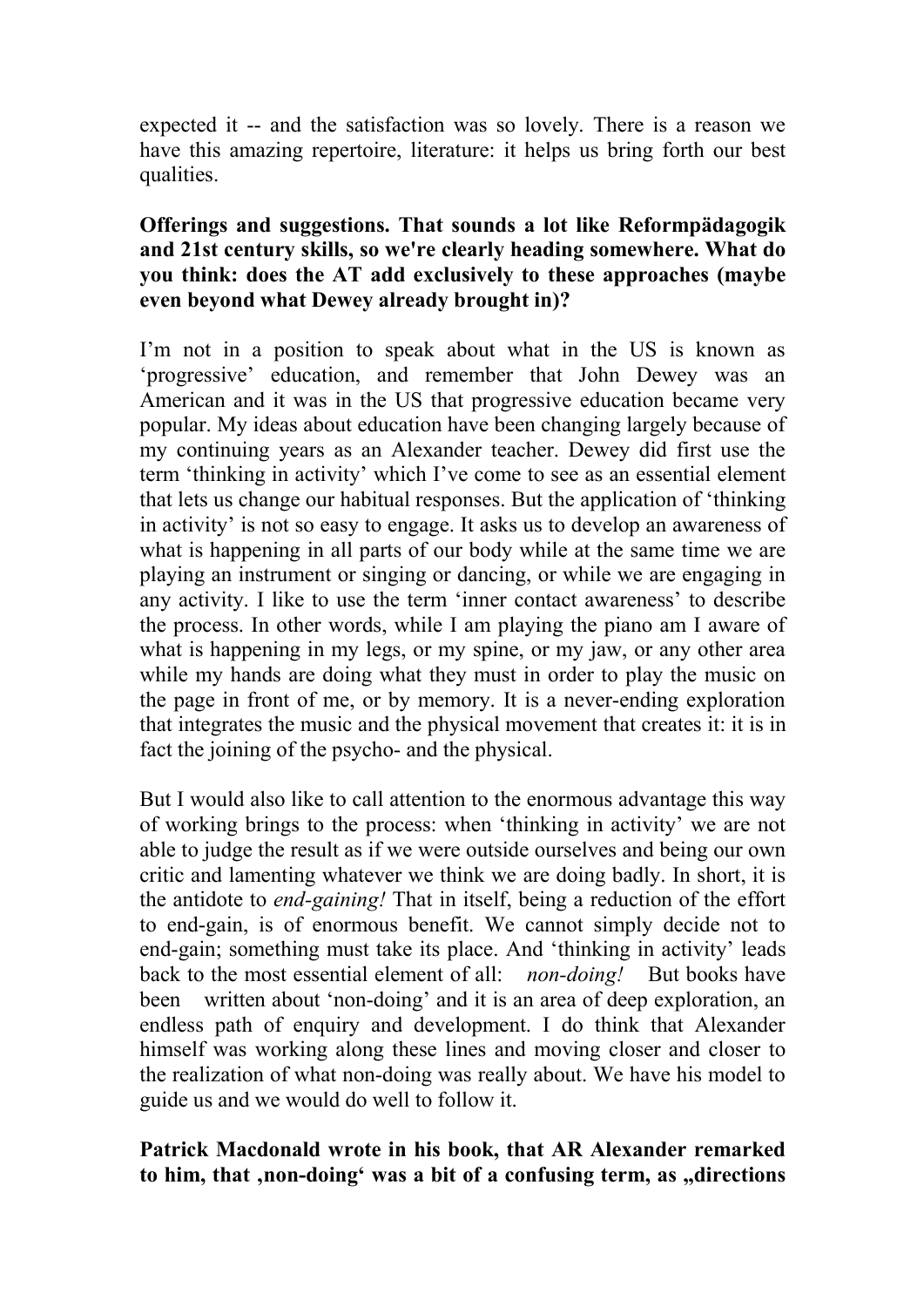**are also doings" , but they are "very small and usually below the sense register". Also, at another point you write about what we are doing** *seems* **to happen by itself, while FM talked about the right thing** *doing* **itself, if we stop** *doing* **the wrong thing. Could you elaborate a bit about these fine differences?**

Ironic and paradoxical that the most important concept in our work is the most difficult to describe in words. My own sense of Macdonald's intention is that he would not want the term 'non-doing' to suggest a state of collapse or an absence of alertness. In fact, not only is the idea of non-doing difficult to describe, it is even more difficult to even imagine what it might be. The concept goes against everything we have ever been taught. Can we even entertain the thought that we put aside the idea that we do not have to initiate movement. That we do not have to 'prepare' to do something correctly. Virtually all our educational experience has been a series of 4 steps: we are told what to do, how to do it, try harder to do it better, and above all we must not make any mistakes. Against this background, we come to an Alexander lesson and we are encouraged to put all this aside and not make any attempt to do anything. It really puts as at a loss, for we think surely there must be something to figure out, find out how to do it, and if we are a really good student, we shall succeed and at the end of the lesson will be able to do something better.

Yes, you will be able to do something better, perhaps, but hopefully you will have an experience that you could not have had had you been trying your best. If we try to do anything, we can only do what we already know and are familiar with. To have a different experience, we have to decide not to do the familiar.Therefore, there has to be a space of time in which we put aside the urge to do something, and wait receptively for something different to happen. It was well expressed by Miss Goldie at the beginning of my very first lesson with her: 'Now as Mr. Alexander used to say, just let yourself be quiet inside so that something different may happen.' That is another way of trying to describe the space and time in which non-doing occurs.

From another side of the same question, we could describe non-doing as a state of *receptivity.* That is what it seems like to me. *But* we must not think that receptivity is passive. Quite the opposite, it is a highly energized state. In fact, receptivity produces a strong force of attraction. (It is the basis of pulling one's enemy off balance in the practice of martial arts.) By becoming receptive, we activate our own internal energy and set it flowing along the pathways through the spine and limbs. (This is what I think Alexander intends to convey when he speaks about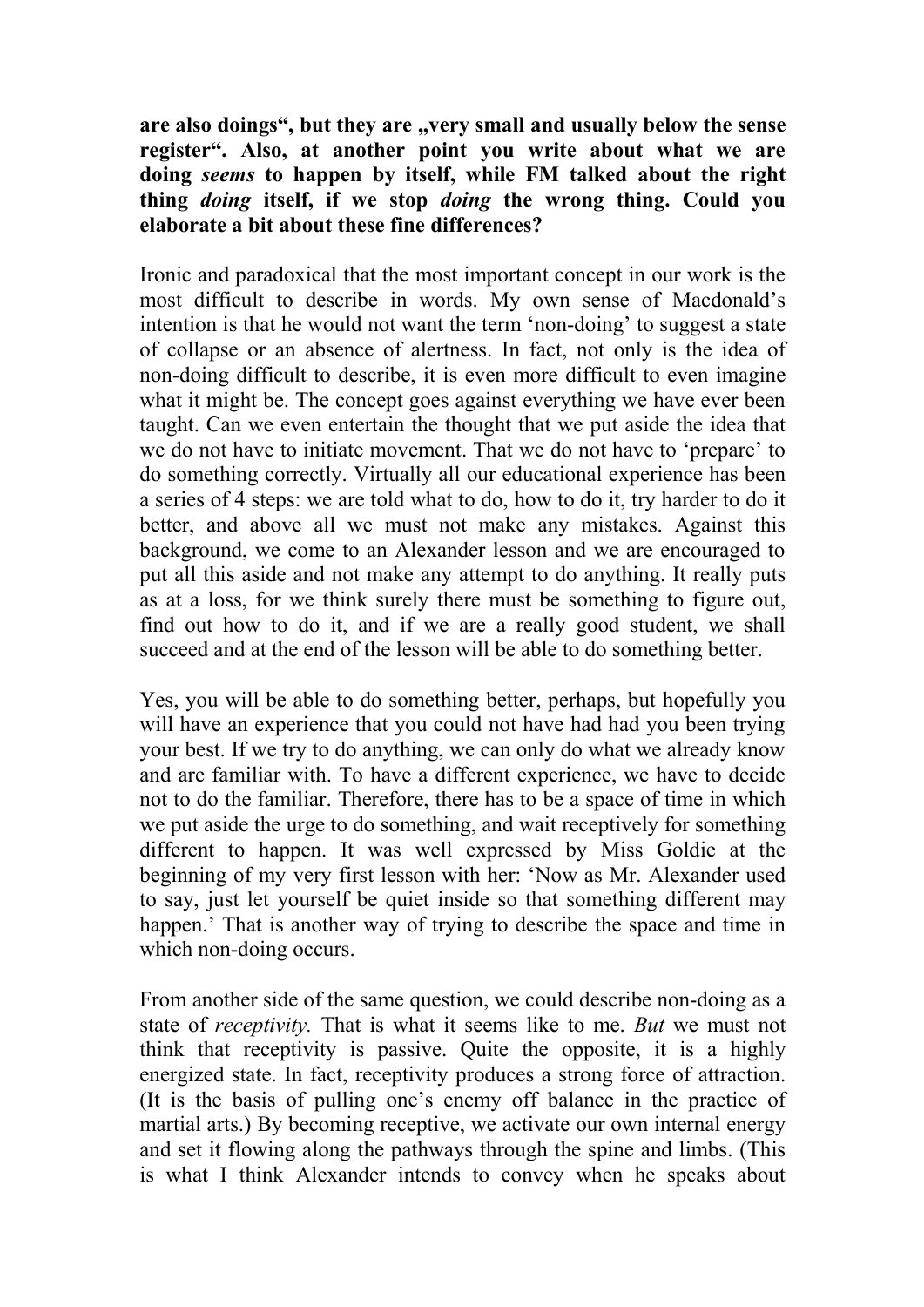'direction.') And further, the state of receptivity activates the attractive force of our hands, the 'power' of our hands that creates change in the way our Alexander student is using himself. The link is therefore: non-doing changes itself seamlessly into receptivity that actively creates a power of attraction. Within this process all other details subside into the overall movement of energy – and at this point we no longer need speak of 'technique' as it has quite disappeared of it own accord.

# **Is there anything else you'd like to add?**

I recently read something which struck me very forcefully, from an ancient Chinese philosopher: "When there is a problem, we need not try to solve it, only to describe it, use language to say what it is. Then some way out will over time begin to appear."

**I totally agree. Yesterday a piano student of mine (13 y.o.) was unable to play a short polyphonic passage and kept repeating the same mistake without noticing it. I asked her to describe what happened and after two or three repetitions she found out by herself and put into words what she was doing. I then told her how would I approach a similar problem and played the passage once for her. She followed, played the part absolutely flawlessly and looked at me totally stunned. "It just happened all by itself!" , she exclaimed.**

Well, my congratulations to you, Marcell. What a lovely story and experience for both your student and yourself. When a student says - it played itself - that's a high point, and feels so satisfying. As a parallel, a piano student of my, after some urging, was able to allow her hands to become softer and more fluid and then played a delicate cadenza in a Liszt etude so beautifully, she then looked at me and said - 'that didn't feel like my hands.' And yes, more recently I also have had the experience of moments when the hands seemed to go without me. We are coming close to Zen skills which are described in that manner. Beyond judgment, we are totally in the moment and in the place, not ahead and not behind in our thinking. If in the course of a lesson, however long, there are even 90 seconds of being in that place and moment, consider it a big success. It is by nature fleeting, never to be grasped, the nature of nature itself. And in that space the music becomes something sublime, raising us to an unknown but recognizable plateau. It brings us to the place where the composer was when the music came forth from his pen. Then we arrive at the vulnerable and usually experience a release of tears.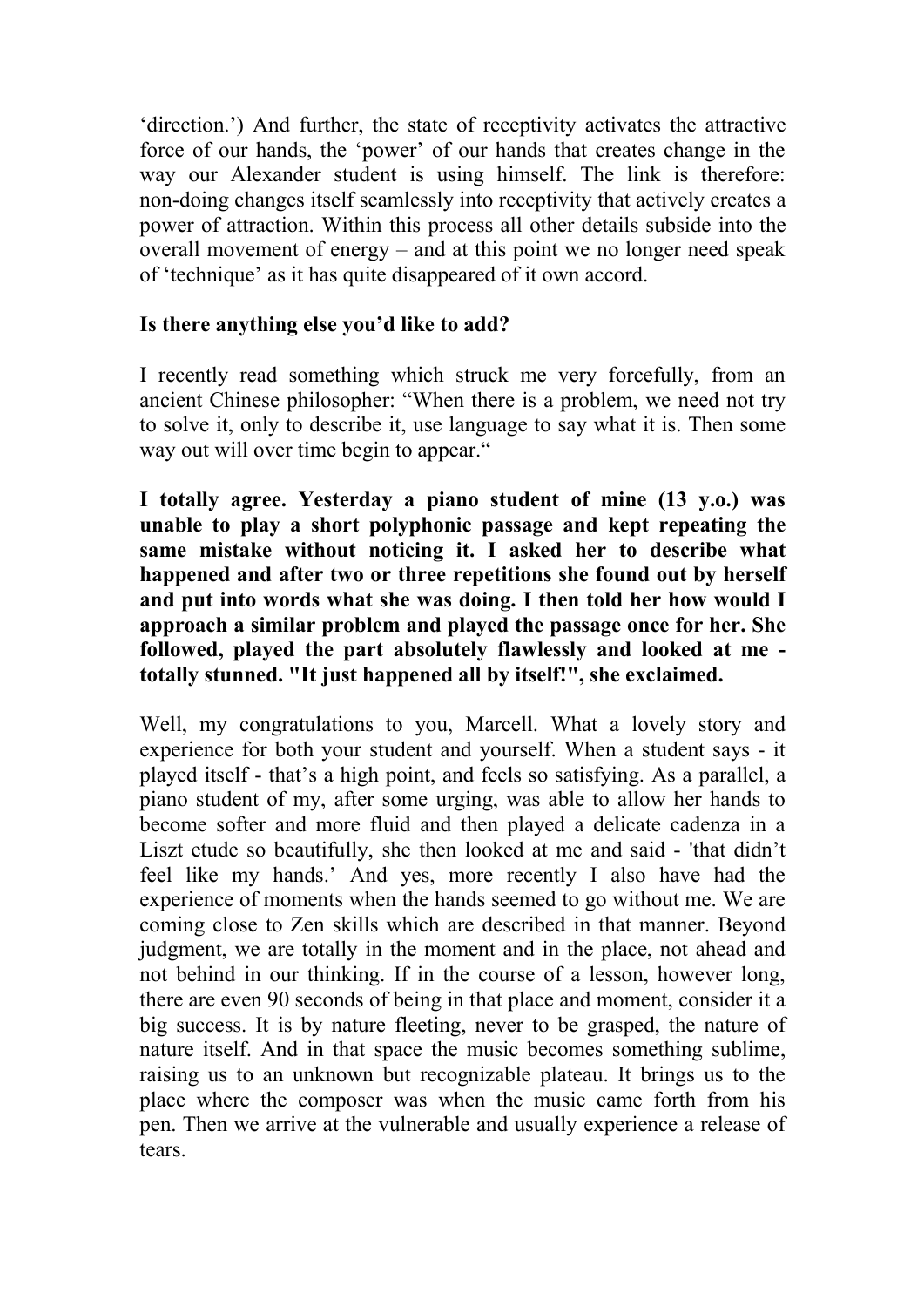**If one had similar experiences, he/she will exactly know what you're talking about. But what do you think it is, that makes these moments so subtle & fleeting, which lets us forget about certain principles of reality, time and again? I mean, when** *it***'s there it seems almost impossible to lose it but when it's not, you might end up trying to chase your own shadow.**

Well, you are now moving into another sphere, one which is most difficult to put into words. I think you are referring to those times when what we are doing seems to be happening by itself, of its own accord. It is a delicious time that comes about when conditions permit it and we ourselves are surprised by its arrival. Does it seem unreal? Yes, but only because it is so different from our usual drive to achieve it. Does it alter our sense of time? Yes, but only because we are usually racing against time and are now moving along with it in unity, not opposing it. At such a moment a musician is no longer concerned with tempo, wondering whether it is too fast or too slow. It is difficult for us to not try to follow a series of rules and instructions, which are in fact what we think is meant by 'technique.' And I would like to stress that both in playing music or in working on the Alexander Technique, we are too used to following a set of imposed rules that we think will enable us to achieve our ends. (Hence the term 'end-gaining!'). The challenge takes us to the threshold of that place where 'technique' disappears, evaporates, and we no longer need to think about it. It is reduced to simply knowing: this is how I do it – I can't do it any other way.

I think what we recognize at such a time of effortless work is that we have not so much found something, but rather have only invited something to come to us. It takes courage to be so open and vulnerable, as we may, at such a time, feel we have lost control. If we try to retrieve it by effort, it will escape our grasp – it cannot be grasped or held. So you are right, chasing our shadow is futile, self-defeating. Maybe it is a question of faith, but confidence grows with repeated experience and then even faith is no longer abstract or capricious.

**So if we transfer these ideas to the professional musician, isn't he also working on building faith and confidence in what he** *assumes* **to be the only way to perform a piece of music - with the difference lying in his** *concept* **of execution? I guess in most cases he will rely on something more or less randomly made up by himself or his teacher(s), instead of the way nature might reveal it as being most efficient and vivid. If he is lucky, his technique will carry him as far**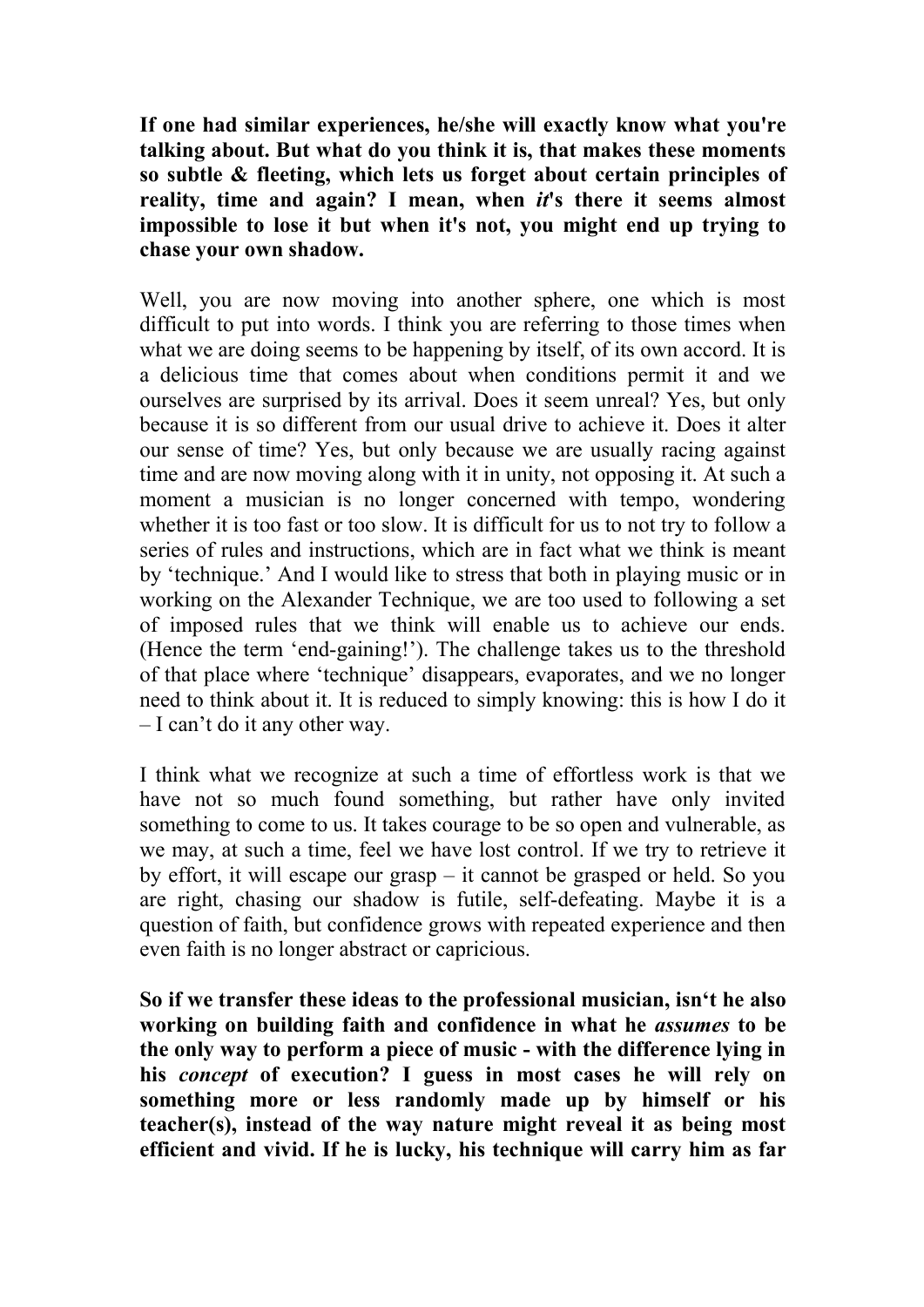**as he needs it and if he isn't, he will enter the realm of injury and**

**failure sooner** or later.<br>Somehow this reminds me of Marjory Barlow's quote from  $\mathcal{A}n$ *examined life"***: "Inhibition is further back than people think.[...] It's inhibiting your** first reaction to that **idea**, whatever it is"

#### **Isn't that where we'd have to start if we wanted to interrupt the average musician's cycle of constant testing and self-defeat? With the very basic idea that** *he* **knew which technique would bring about success and which wouldn't?**

Marcell, with this question you are reaching into something at such a deep level that I'm not sure I can actually touch that place with words alone. Marjory Barlow's words are totally *a propos* to what we are dealing with here: there is always a point somewhere further back that brings us closer to that deeper level towards which our work is carrying us.

I once read about a well-known and much beloved professor of French language and literature at Yale University who was quoted as saying that 'we teach who we are.' Perhaps as musicians we can also play *who* we are. But that means taking those steps that are necessary to bring us to that place 'further back' where we find our own core, where we play the music as we do because we could not do it any other way. It is a process of clearing away any mannerism or effect, and putting aside all artificiality.

Then the question is: how do we engage this process? We must begin by *not* deciding what we wish to sound like. (I have more recently begun to doubt the usefulness of musical 'coaching' as it is usually done.). Here the link to non-doing becomes apparent. By allowing ourselves to remain quiet and become receptive, the space in which our individual response to the music will be able to reveal itself, at which point the futility of testing (trying to self-consciously judge from the outside) becomes moot. (I now realize that any thought of being tested arouses the fear of failing.)

In relation to 'technique' as we generally understand the word, our individual voice as a musician will only come forth in so far as our physical movements are also reduced to the level of greatest ease and least effort. In other words, 'technique' as such needs to gradually cease to be an end in itself. The often cited dichotomy of 'technique' versus 'interpretation' is to me a lack of understanding, holding that the physical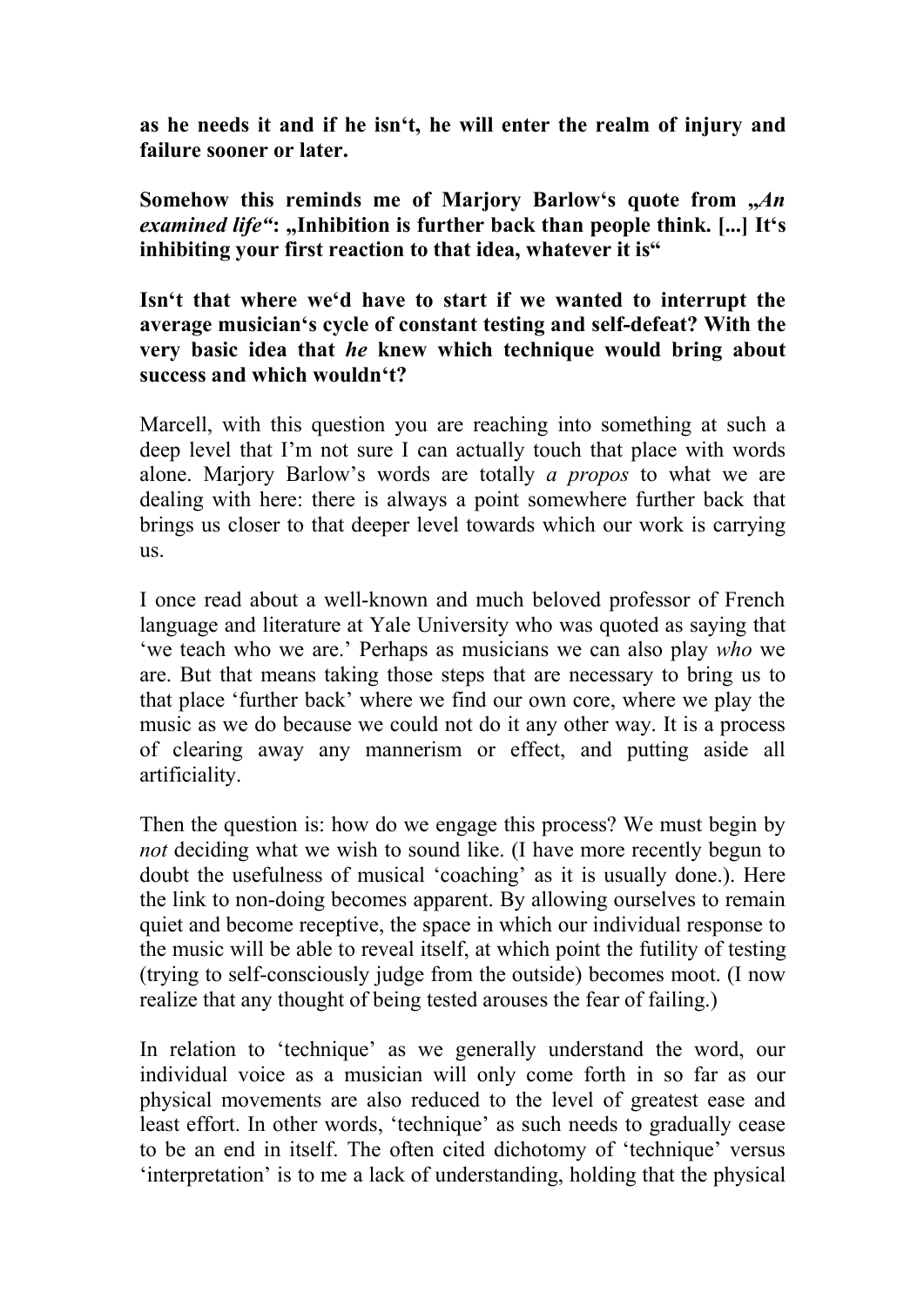and the thought process are two unrelated entities. To whatever extent our playing acquires a non-doing quality, our deepest response to the music will present itself outwardly to our listeners. Our ideal is that we become totally vulnerable so that our physical-emotional energy flows freely outwards. It is only a baring of our innermost being that is worth communicating to others.

At the same time, I want to be clear that playing music (in this way) is not an exercise in indulging our ego. Quite the contrary, it is an act of allowing a very liberating energy merely to pass through us; when it does we are content and find a happiness that is its own reward. Our ego then has no further need to assert itself. As Alexander teachers our aim is to activate the flow of 'direction' (or*chi*) so that our movements become lighter, more flowing and less effortful. The same practice will enable us to inform our listeners as to *who* we really are. We each have a quality that is our own unlike that of anyone else's and we have the strength and courage to allow others to hear it. It is called a 'soul'.

**In his later years Alexander said: "After working for a lifetime in this new field I am conscious that the knowledge gained is but a beginning […] my experience may one day be recognized as a signpost directing the explorer to a country hitherto 'undiscovered, ' and one which offers unlimited opportunity for fruitful research to the patient and observant pioneer." What do you think he might have meant by that?**

I was not aware that Alexander had spoken of such an idea, but it would seem logical to me that his work brought him to such a thought. He was so true to the step-by-step path he followed that it was inevitable for him to approach such a realm. The basic tenet that the physical and the mind's activity were one and the same must have inevitably brought him to move into such a view.

**Do you personally think there is an end to this whole process of self-discovery - to rediscovering and becoming one's 'true self' , one's 'essence' or the living, breathing manifestation of a 'unaltered soul' again?**

Exactly! there is no absolute point of arrival; movement in that direction never stops. There are times, usually brief moments, when we have a feeling of well-being, of re-connecting with our own center, of knowing we are in the place where we truly belong. (Warning: we will be tempted to hold on to such a moment or to recreate it, neither of which is possible.)